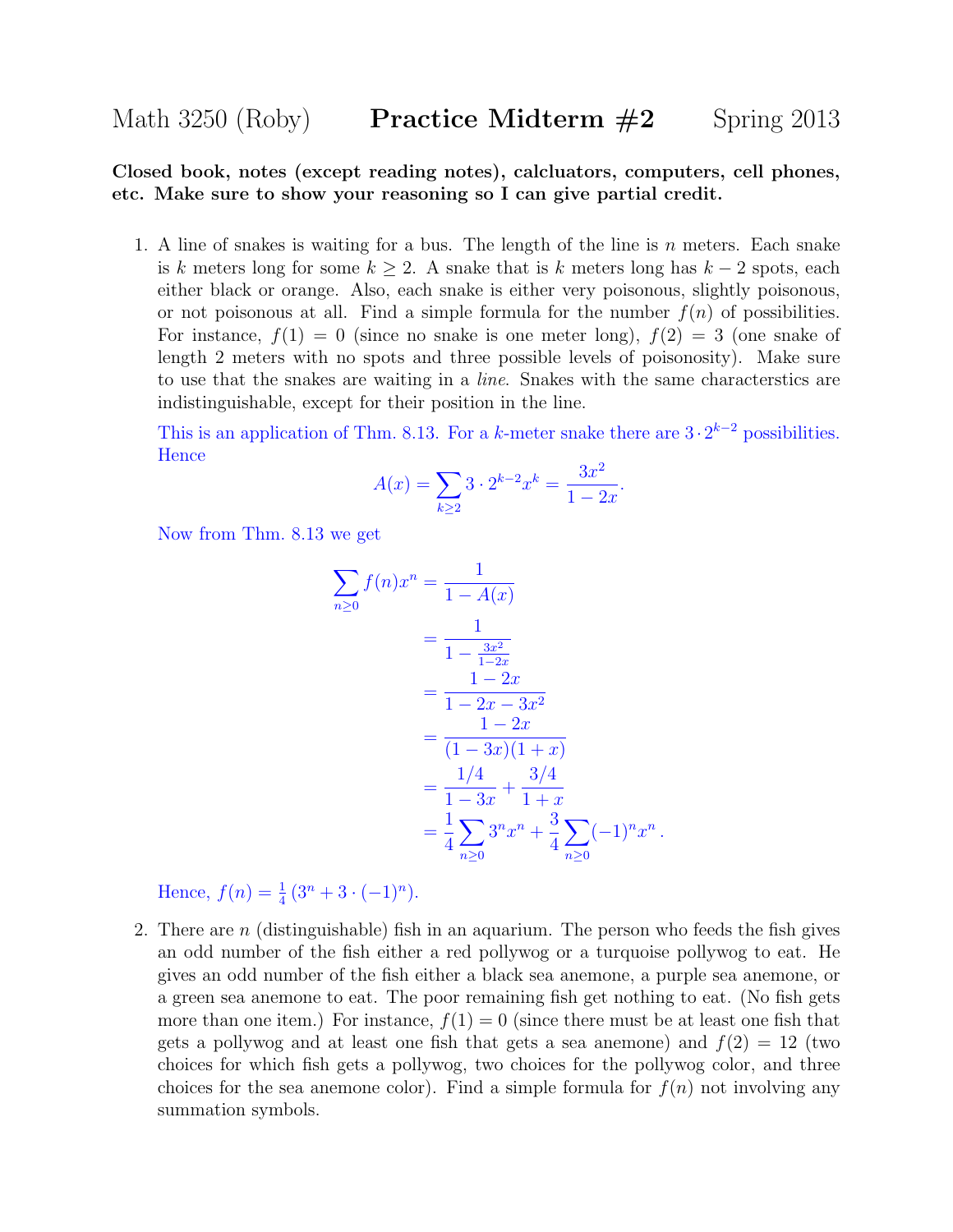This is analogous to problem  $(E10)$  and uses Thm. 8.21 on products of EGF. For fish who get a pollywog, the EGF is

$$
A(x) = \sum_{n\geq 0} 2^{2n+1} \frac{x^{2n+1}}{(2n+1)!} = \frac{1}{2} \left( e^{2x} - e^{-2x} \right)
$$

For fish who get a sea anemone, the EGF is

$$
B(x) = \sum_{n\geq 0} 3^{2n+1} \frac{x^{2n+1}}{(2n+1)!} = \frac{1}{2} \left( e^{3x} - e^{-3x} \right)
$$

For the unfortunate remaining fish:

$$
C(x) = \sum_{n \ge 0} \frac{x^n}{n!} = e^x
$$

Hence,

$$
\sum_{n\geq 0} f(n) \frac{x^n}{n!} = A(x)B(x)C(x)
$$
  
=  $\frac{1}{2} (e^{2x} - e^{-2x}) \frac{1}{2} (e^{3x} - e^{-3x}) e^x$   
=  $\frac{1}{4} (e^{6x} - e^{2x} - 1 + e^{-4x})$ .

whence  $f(n) = \frac{1}{4}$ 4  $(6^n - 2^n + (-4)^n)$ , for  $n \ge 1$ .

3. How many positive integers are there less than or equal to a million that are neither perfect squares, perfect cubes, nor perfect fourth powers?

Note that eliminating perfect squares eliminates perfect fourth powers automatically, so we only need to think about squares and cubes here: A simple application of PIE yields

$$
10^6 - 10^3 - 10^2 + 10^1 = 998,910.
$$

4. Consider the sequence defined recursively by  $r_0 = 3$ ,  $r_1 = 4$ , and  $r_n = r_{n-1} + 6r_{n-2}$ , for  $n \geq 2$ . Find a closed form expression for the ordinary generating function  $R(x)$  and use this to find a closed form expression for  $r_n$  itself.

Carefully taking into account the initial terms, the recursive formula for  $r_n$  yields that  $R(x) - xR(x) - 6x^2R(x) = 3 + x$ . Therefore,

$$
R(x) = \frac{3+x}{1-x-6x^2} = \frac{1}{1+2x} + \frac{2}{1-3x},
$$

where the last equality uses the method of partial fractions. Now expanding these two geometric series yields the explicit formula  $r_n = (-2)^n + 2(3)^n$  for  $n \ge 0$ .